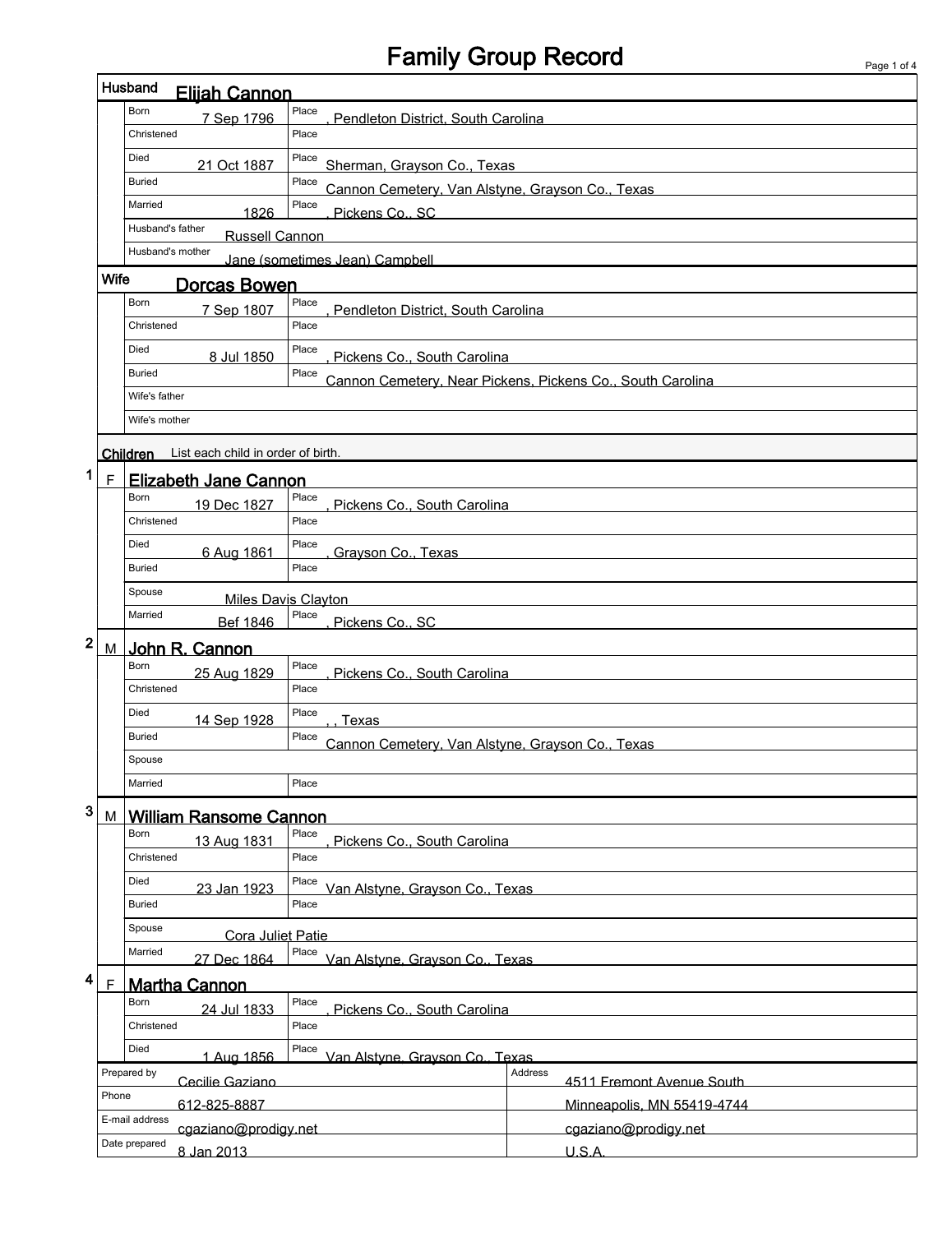## Family Group Record

|   |              | Husband<br>Elijah Cannon                              |                                                           |  |  |  |
|---|--------------|-------------------------------------------------------|-----------------------------------------------------------|--|--|--|
|   | <b>Wife</b>  | <b>Dorcas Bowen</b>                                   |                                                           |  |  |  |
|   |              | List each child in order of birth.<br><b>Children</b> |                                                           |  |  |  |
| 4 | $\mathsf{F}$ | <b>Martha Cannon</b>                                  |                                                           |  |  |  |
|   |              | <b>Buried</b>                                         | Place                                                     |  |  |  |
|   |              | Spouse                                                | William Richardson Baker                                  |  |  |  |
|   |              | Married                                               | Place                                                     |  |  |  |
| 5 | M            | Reece M. Cannon                                       |                                                           |  |  |  |
|   |              | Born<br>12 Jul 1835                                   | Place<br>Pickens Co., South Carolina                      |  |  |  |
|   |              | Christened                                            | Place                                                     |  |  |  |
|   |              | Died<br>1926                                          | Place<br>TX?                                              |  |  |  |
|   |              | <b>Buried</b>                                         | Place                                                     |  |  |  |
|   |              | Spouse<br>Texanna Dumas                               |                                                           |  |  |  |
|   |              | Married<br>1862                                       | Place<br>Grayson Co., TX                                  |  |  |  |
| 6 | $\mathsf F$  | Hulda L. Cannon                                       |                                                           |  |  |  |
|   |              | Born<br>19 Mar 1837                                   | Place<br>Pickens Co., South Carolina                      |  |  |  |
|   |              | Christened                                            | Place                                                     |  |  |  |
|   |              | Died<br>1885                                          | Place<br>Grayson Co.?, TX                                 |  |  |  |
|   |              | <b>Buried</b>                                         | Place                                                     |  |  |  |
|   |              | Spouse<br>Hall                                        |                                                           |  |  |  |
|   |              | Married                                               | Place                                                     |  |  |  |
| 7 | M            | <b>Woddy Cannon</b>                                   |                                                           |  |  |  |
|   |              | Born<br>6 Jan 1839                                    | Place<br>Pickens Co., South Carolina                      |  |  |  |
|   |              | Christened                                            | Place                                                     |  |  |  |
|   |              | Died<br>20 Apr 1863                                   | Place<br>Van Alstyne, Grayson Co., Texas                  |  |  |  |
|   |              | <b>Buried</b>                                         | Place<br>Cannon Cemetery, Van Alstyne, Grayson Co., Texas |  |  |  |
|   |              | Spouse                                                |                                                           |  |  |  |
|   |              | Married                                               | Place                                                     |  |  |  |
| 8 | $\mathsf F$  | <b>Eliza Cannon</b>                                   |                                                           |  |  |  |
|   |              | Born<br>27 Jan 1842                                   | Place<br>Pickens Co., South Carolina                      |  |  |  |
|   |              | Christened                                            | Place                                                     |  |  |  |
|   |              | Died<br>21 Mar 1928                                   | Place<br>Probably, Grayson Co., Texas                     |  |  |  |
|   |              | <b>Buried</b>                                         | Place<br>Cannon Cemetery, Van Alstyne, Grayson Co., Texas |  |  |  |
|   |              | Spouse<br>T. M. West D.D.S.                           |                                                           |  |  |  |
|   |              | Married<br>13 Dec 1860                                | Place                                                     |  |  |  |
| 9 | M            | <b>Elijah Halston Cannon</b>                          |                                                           |  |  |  |
|   |              | Born<br>4 Dec 1845                                    | Place<br>Pickens Co., South Carolina                      |  |  |  |
|   |              | Christened                                            | Place                                                     |  |  |  |
|   |              | Died<br>1925                                          | Place<br>Grayson Co.?, TX                                 |  |  |  |
|   |              | <b>Buried</b>                                         | Place                                                     |  |  |  |
|   |              | Spouse<br><b>Alice Tolbert</b>                        |                                                           |  |  |  |
|   |              | Married<br>10 Dec 1870                                | Place                                                     |  |  |  |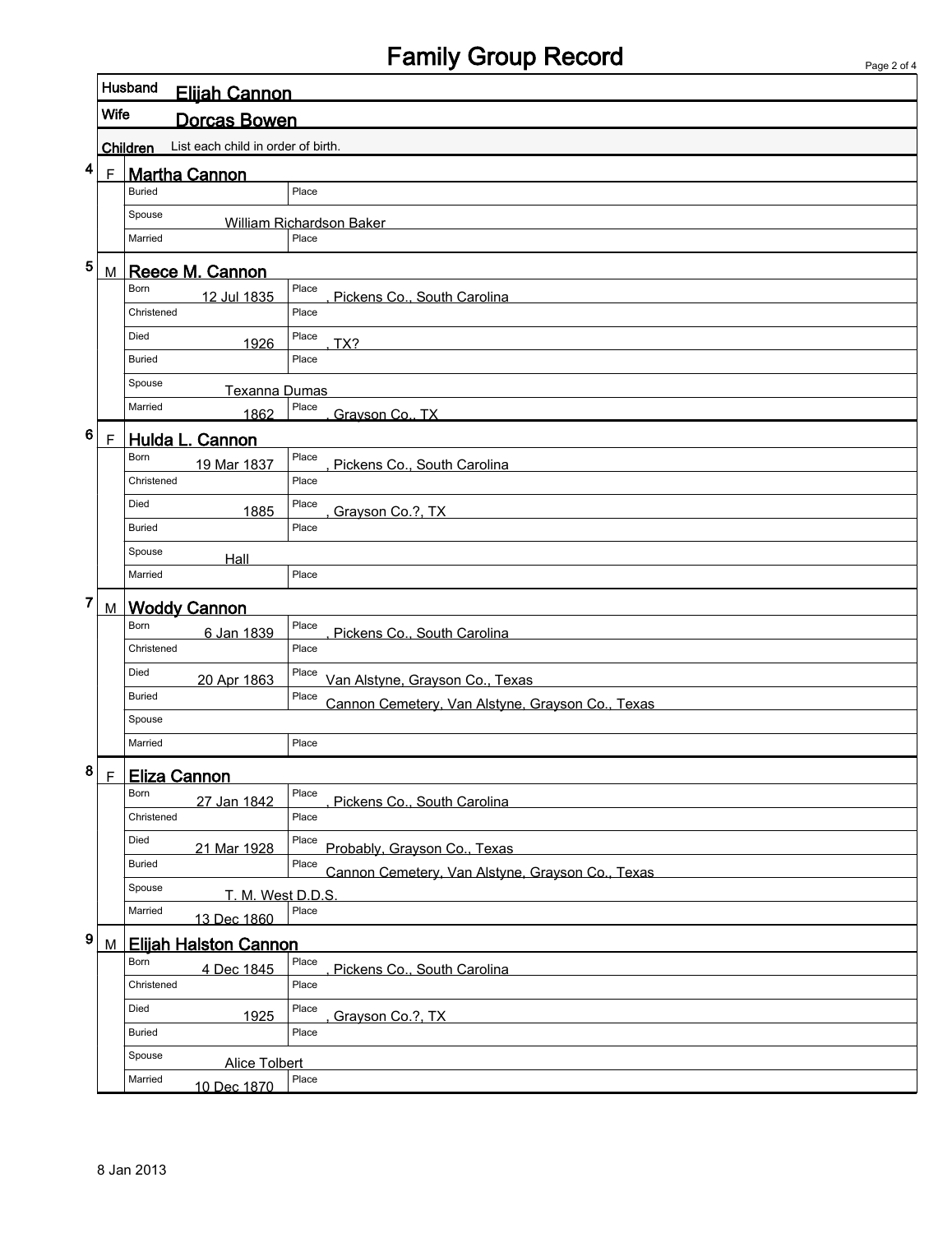## Family Group Record

|    | Husband<br><u>Eliiah Cannon</u>                                                                                                                                                                                                                                                                                                                                                                                                                                                                                                                                                                                                                                                                                                                                                                                                                                                                            |                                                                                                                                                                                                                                |                                                                                                                                                                                                                                                                                                                                                                                                                                         |  |  |  |  |
|----|------------------------------------------------------------------------------------------------------------------------------------------------------------------------------------------------------------------------------------------------------------------------------------------------------------------------------------------------------------------------------------------------------------------------------------------------------------------------------------------------------------------------------------------------------------------------------------------------------------------------------------------------------------------------------------------------------------------------------------------------------------------------------------------------------------------------------------------------------------------------------------------------------------|--------------------------------------------------------------------------------------------------------------------------------------------------------------------------------------------------------------------------------|-----------------------------------------------------------------------------------------------------------------------------------------------------------------------------------------------------------------------------------------------------------------------------------------------------------------------------------------------------------------------------------------------------------------------------------------|--|--|--|--|
|    | Wife<br>Dorcas Bowen                                                                                                                                                                                                                                                                                                                                                                                                                                                                                                                                                                                                                                                                                                                                                                                                                                                                                       |                                                                                                                                                                                                                                |                                                                                                                                                                                                                                                                                                                                                                                                                                         |  |  |  |  |
|    |                                                                                                                                                                                                                                                                                                                                                                                                                                                                                                                                                                                                                                                                                                                                                                                                                                                                                                            | List each child in order of birth.<br>Children                                                                                                                                                                                 |                                                                                                                                                                                                                                                                                                                                                                                                                                         |  |  |  |  |
| 10 | M I                                                                                                                                                                                                                                                                                                                                                                                                                                                                                                                                                                                                                                                                                                                                                                                                                                                                                                        | Oscar N. Cannon                                                                                                                                                                                                                |                                                                                                                                                                                                                                                                                                                                                                                                                                         |  |  |  |  |
|    |                                                                                                                                                                                                                                                                                                                                                                                                                                                                                                                                                                                                                                                                                                                                                                                                                                                                                                            | <b>Born</b><br>18 May 1848                                                                                                                                                                                                     | Place<br>Pickens Co., South Carolina                                                                                                                                                                                                                                                                                                                                                                                                    |  |  |  |  |
|    |                                                                                                                                                                                                                                                                                                                                                                                                                                                                                                                                                                                                                                                                                                                                                                                                                                                                                                            | Christened                                                                                                                                                                                                                     | Place                                                                                                                                                                                                                                                                                                                                                                                                                                   |  |  |  |  |
|    |                                                                                                                                                                                                                                                                                                                                                                                                                                                                                                                                                                                                                                                                                                                                                                                                                                                                                                            | Died<br>2 Jun 1931                                                                                                                                                                                                             | Place                                                                                                                                                                                                                                                                                                                                                                                                                                   |  |  |  |  |
|    |                                                                                                                                                                                                                                                                                                                                                                                                                                                                                                                                                                                                                                                                                                                                                                                                                                                                                                            | <b>Buried</b>                                                                                                                                                                                                                  | Place<br>Cannon Cemetery, Van Alstyne, Grayson Co., Texas                                                                                                                                                                                                                                                                                                                                                                               |  |  |  |  |
|    |                                                                                                                                                                                                                                                                                                                                                                                                                                                                                                                                                                                                                                                                                                                                                                                                                                                                                                            | Spouse                                                                                                                                                                                                                         |                                                                                                                                                                                                                                                                                                                                                                                                                                         |  |  |  |  |
|    |                                                                                                                                                                                                                                                                                                                                                                                                                                                                                                                                                                                                                                                                                                                                                                                                                                                                                                            | Married                                                                                                                                                                                                                        | Place                                                                                                                                                                                                                                                                                                                                                                                                                                   |  |  |  |  |
| 11 | F.                                                                                                                                                                                                                                                                                                                                                                                                                                                                                                                                                                                                                                                                                                                                                                                                                                                                                                         | <b>Sultana Cannon</b>                                                                                                                                                                                                          |                                                                                                                                                                                                                                                                                                                                                                                                                                         |  |  |  |  |
|    |                                                                                                                                                                                                                                                                                                                                                                                                                                                                                                                                                                                                                                                                                                                                                                                                                                                                                                            | Born<br>18 Nov 1849                                                                                                                                                                                                            | Place<br>Pickens Co., South Carolina                                                                                                                                                                                                                                                                                                                                                                                                    |  |  |  |  |
|    |                                                                                                                                                                                                                                                                                                                                                                                                                                                                                                                                                                                                                                                                                                                                                                                                                                                                                                            | Christened                                                                                                                                                                                                                     | Place                                                                                                                                                                                                                                                                                                                                                                                                                                   |  |  |  |  |
|    |                                                                                                                                                                                                                                                                                                                                                                                                                                                                                                                                                                                                                                                                                                                                                                                                                                                                                                            | Died<br>1908                                                                                                                                                                                                                   | Place<br>Grayson Co.?, TX                                                                                                                                                                                                                                                                                                                                                                                                               |  |  |  |  |
|    |                                                                                                                                                                                                                                                                                                                                                                                                                                                                                                                                                                                                                                                                                                                                                                                                                                                                                                            | <b>Buried</b>                                                                                                                                                                                                                  | Place                                                                                                                                                                                                                                                                                                                                                                                                                                   |  |  |  |  |
|    |                                                                                                                                                                                                                                                                                                                                                                                                                                                                                                                                                                                                                                                                                                                                                                                                                                                                                                            | Spouse                                                                                                                                                                                                                         | Sam T. Blassingame                                                                                                                                                                                                                                                                                                                                                                                                                      |  |  |  |  |
|    |                                                                                                                                                                                                                                                                                                                                                                                                                                                                                                                                                                                                                                                                                                                                                                                                                                                                                                            | Married                                                                                                                                                                                                                        | Place                                                                                                                                                                                                                                                                                                                                                                                                                                   |  |  |  |  |
|    | HUSBAND - Elijah Cannon<br>Ancestors and Descendants: Grayson County, Texas; compiled and edited by Grayson County Genealogical Society<br>(date of pub. missing from my photocopy). Has entries on Elijah and his descendants.<br>U.S. Census:<br>1830 Pickens Co., SC, p. 317A, B: Elijah Cannon.<br>1840 Pickens Co., SC, p. 389: Elijah Cannon.<br>1850 Pickens Co., SC, p. 503: Elijah Cannon.<br>1860 Sherman P.O., Grayson Co., TX; p. 161B: Eliga [sic] Cannon.<br>1870 Precint 4, Grayson Co., TX, p. 158: Elijah Cannon.<br>Elijah's modern-day tombstone says: "Elijah Cannon, Sept. 7, 1796 - Oct. 21, 1887, Moved from Pickens Co. S.C. to<br>Grayson Co. Tex. A.D. 1852.<br>"The Cannons 'With Their Deep Roots and Tangled Branches,"" 1977, by Edward P. Cannon of Poplar Bluff, MO (now<br>deceased), p. 29, gives some information on Elijah's descendants, some of which is inaccurate. |                                                                                                                                                                                                                                |                                                                                                                                                                                                                                                                                                                                                                                                                                         |  |  |  |  |
|    | <b>WIFE</b>                                                                                                                                                                                                                                                                                                                                                                                                                                                                                                                                                                                                                                                                                                                                                                                                                                                                                                | - Dorcas Bowen<br>pasture behind trailer. Read by Era Davis."<br>- Elizabeth Jane Cannon<br>CHILD 1<br>Obsessive Compulsive"; accessed 11 Nov 2008.<br>- John R. Cannon<br>CHILD <sub>2</sub><br>Dates are from his tombstone. | From the Pickens Co., SC, Cemetery Survey by the Old Pendleton Chapter of SC<br>Genealogical Society, published May 1988, p. 88: "CANNON CEMETERY. Darcus<br>Bowen Cannon, b. 7 Sept 1807, d. 8 Jul 1850. Take Hwy. 178 north of Pickens to<br>Montvale Road. Go left about 6/10's mile to trailer on left. Cemetery in<br>Some information from the web page of Linda Medley, laaymedley@aol.com, last updated 30 Mar 2008, "Genealogy |  |  |  |  |